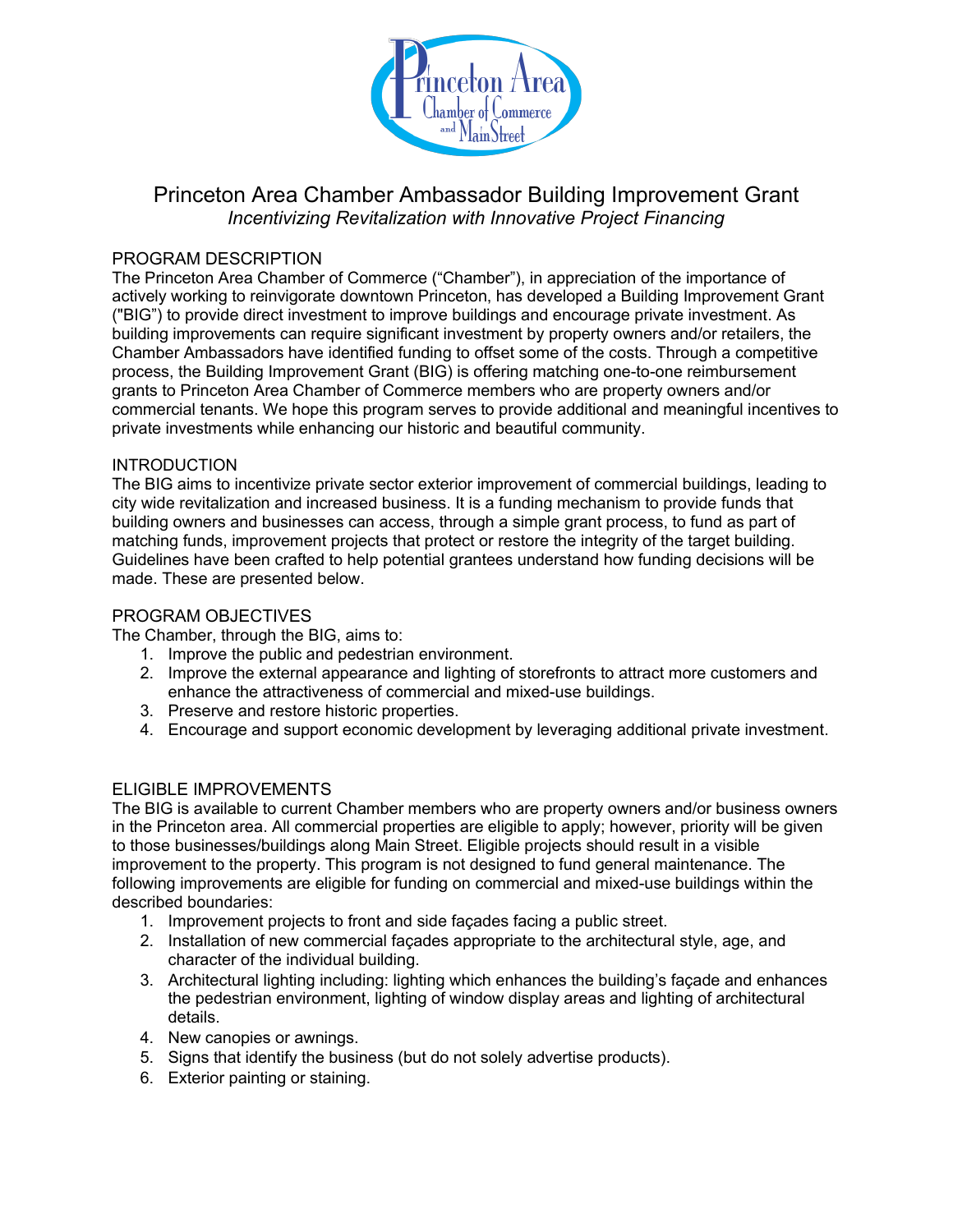

- 7. Window Replacement/Repair/Restoration.
- 8. Masonry Work.
- 9. Permanent hardscaping and landscaping.
- 10. Preservation and repair of original historic materials.
- 11. Rear entrance improvements that are accessible to the public from a dedicated public street, alley, or other right of way, or from a parking lot or walkway, or from other property that is encumbered by an easement granting public pedestrian access. The rear entrance to be improved must provide public access to a business or businesses within the building.
- 12. Accessibility improvements to building entrances following the ADAAG (ADA Accessibility Guidelines).

# INELIGIBLE IMPROVEMENTS

The following items are ineligible for reimbursement:

- 1. Building permit fees and related costs.
- 2. Extermination of insects, rodents, vermin or other pests.
- 3. Title reports or legal fees.
- 4. Acquisition of land or buildings.
- 5. Financing costs.
- 6. Working capital for businesses.

# ELIGIBLE RECIPIENTS

Princeton Area Chamber members who are in good standing and are:

- 1. Owners of buildings with ground floor commercial space.
- 2. Ground floor tenants (requires written authorization from property owner).

#### INELIGIBLE RECIPIENTS

- 1. Residential buildings that do not have ground floor commercial use.
- 2. Projects for which building permits have already been issued or projects that were already under construction prior to applying for the Grant.
- 3. Improvements that do not meet the City of Princeton Land Development Code or building codes having jurisdiction.

#### AVAILABLE FUNDING

The BIG is funded by the Princeton Area Chamber of Commerce Ambassador's Club Annual Golf Outing, the Chamber Classic, and varies year by year. Projects are awarded as a one-to-one matching reimbursement grant. The BIG selection committee may choose to fund one large project or several smaller projects. Because funding is limited, not every application that conforms to these guidelines may be funded and/or the entire requested amount may not be approved.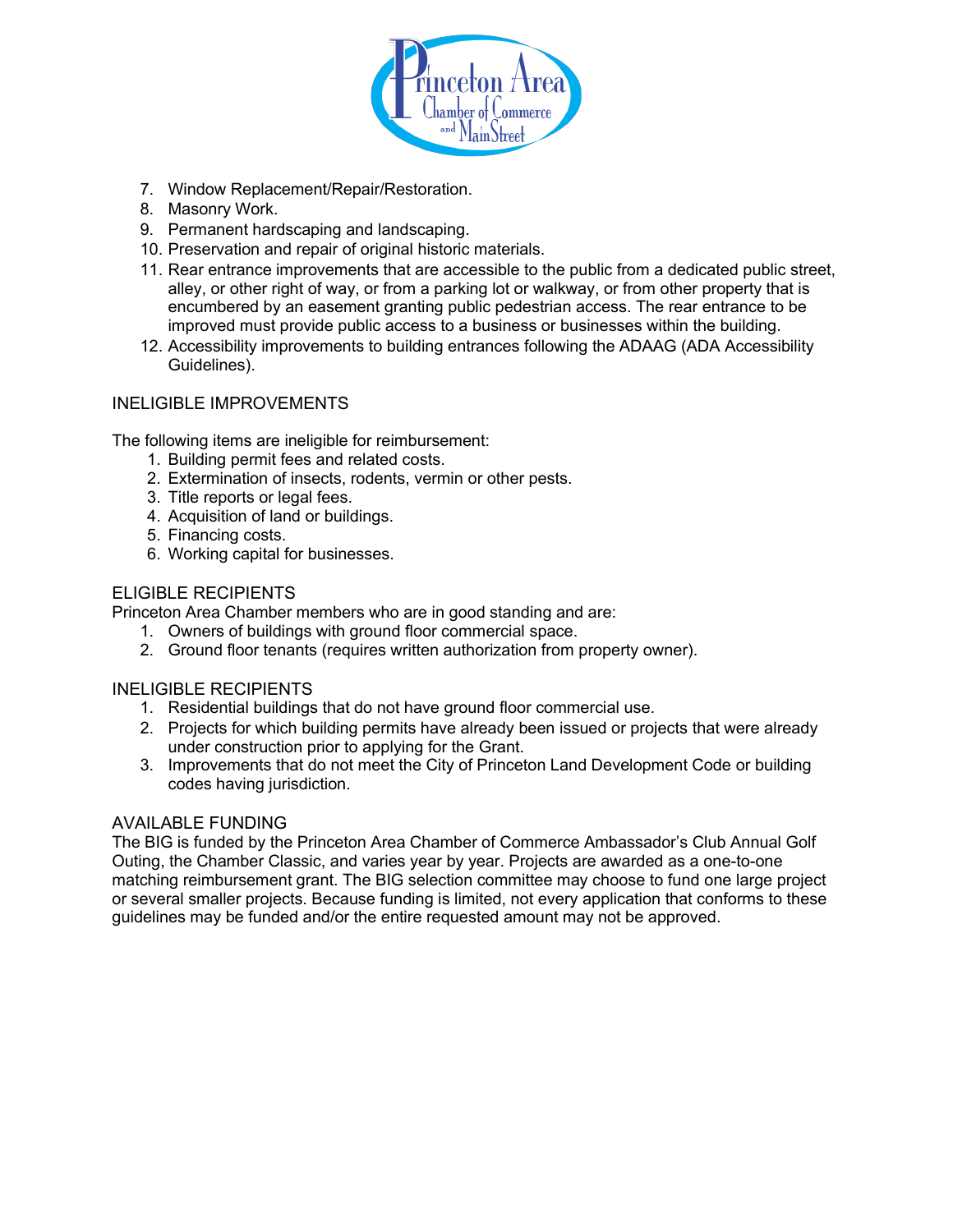

# APPLICATION PROCESS

Applications can be picked up at the Princeton Area Chamber of Commerce - 435 South Main Street | Princeton, Illinois 61356 or can be requested by emailing Chamber Executive Director - Jenica Cole: jcole@princeton-il.com.

# SELECTION PROCESS

- 1. Applications are reviewed by the BIG Committee for completeness, cost review and appropriateness. Review Committee may request an interview with applicant.
- 2. Projects located within the National Register Historic Districts will be reviewed by the City of Princeton Historic Preservation Commission for a recommendation.
- 3. The selection panel will evaluate the applications and determine which projects best meet the objectives and eligibility requirements.
- 4. The BIG Committee will evaluate applications on the following criteria:
	- a. Improvement to the appearance of the site, building and business.
	- b. Leveraging of additional economic activities.
	- c. Provision of needed services.
	- d. Applicants' membership standing.
	- e. Length of membership.
	- f. Location of project.
	- g. Accessibility improvement.
- 5. Application materials will be available throughout the year; however, awards will be given out once per year after June 1 and by August 1. Applications need to be submitted by June 1<sup>st</sup> of the current calendar year for consideration for that program year's funds. All applicants will be notified in writing of the panel's decision by August  $1<sup>st</sup>$ . The selection panel's decision is binding; therefore, no appeals will be heard.
- 6. Because funding is limited, not every application that conforms to these guidelines may be funded and/or the entire requested amount may not be approved. This is a competitive grant and the applications will be evaluated as such.
- 7. Improvements must be completed prior to the end of the program year of June 1<sup>st</sup> of the following year. If the work is not completed by the end of the program year, the Chamber's remaining obligation to reimburse the owner or tenant for the project terminates. The Chamber may, at its sole discretion, grant a single one-year extension due to unforeseen circumstances that have prevented the completion of the project.
- 8. Any project changes must be submitted and approved by the BIG Committee prior to installation. If changes are made without prior approval, the recipient will not be eligible for reimbursement of the improvement.

# REIMBURSEMENT

- 1. Upon completion of the project, the grant recipient will need to submit paid bills providing the actual expenditure. A check will be issued to the recipient for the approved amount, based upon fund availability.
- 2. Projects will be considered for a one-to-one reimbursement match based on available funds. Total project costs (owner investment plus match) must be a minimum of \$1,000 and a maximum of \$10,000 of receipts going towards the total approved project cost.
- 3. By accepting funds, you agree that your before and after pictures can be used in the promotion of the grant and you will display a sticker in the window indicating your participation in the program.